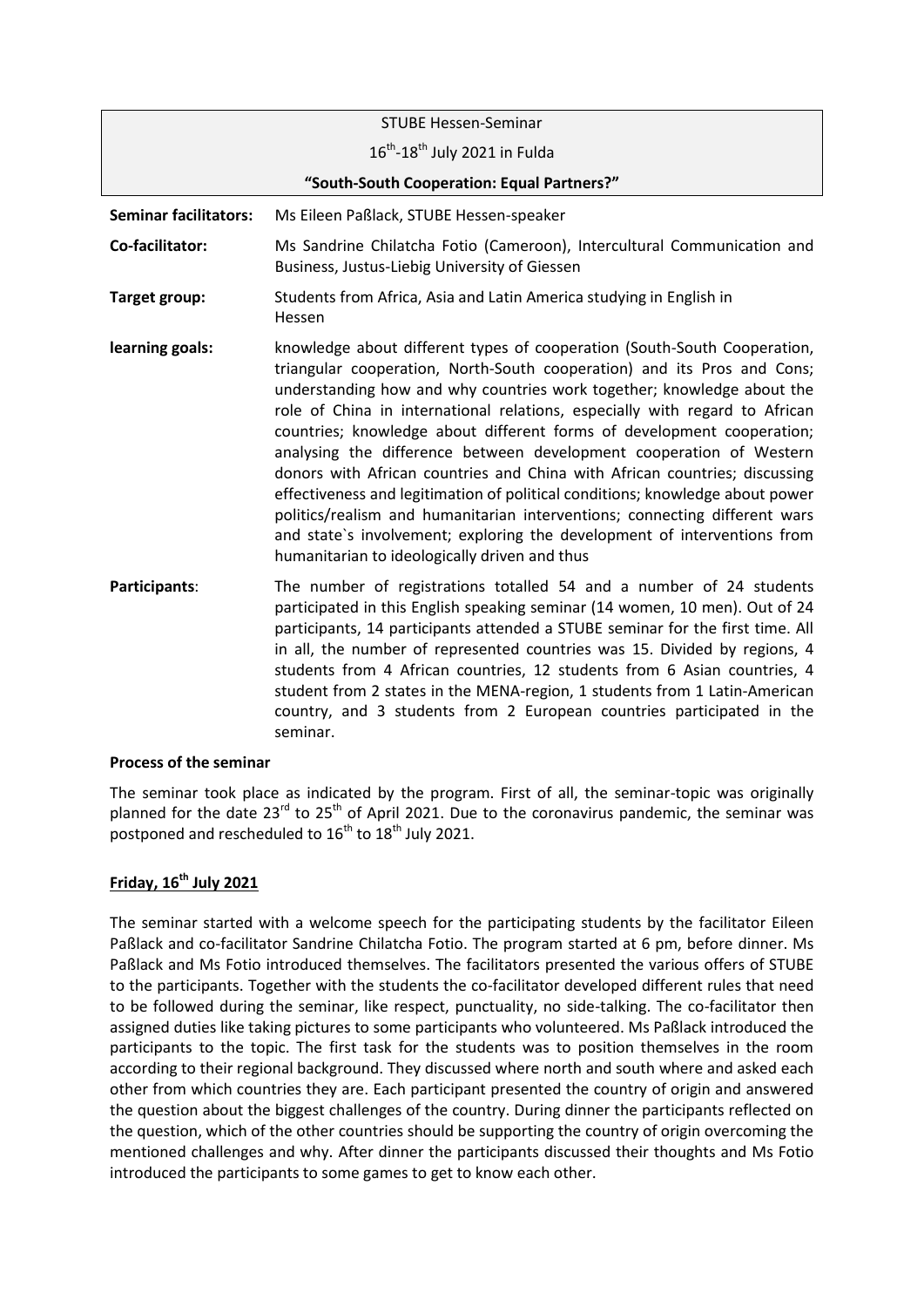# **Saturday, 17th July 2021**

Dr. John Njenga Karugia held the first workshop on **"The "Dragon's Gift"? How China redefines development geographies"**. In his research at Goethe-University Frankfurt and Humboldt-Universityhe focuses on political and economic interactions between Asia and Africa. He has researched intensively on Chinese migration to Africa and African migration to China. His current research focuses on the Indian Ocean. Dr. Karugia started with a brainstorming about "What do you really know, what don´t you know and what would you like to know about China". The participants gathered what came to their minds: Power, infrastructure-projects (like the Belt Road Initiative), state control, the social-credit system, a big and emerging economy, communism and statecapitalism, national harmony due to underlining nationalism, and bad working conditions in Chinese factories. They also shared that they do not know a lot about China´s domestic policies, the situation of poverty and the social situation in general, attitudes of the Chinese people and if they are happy with Chinese politics, the history of China and China's wars and conflicts and also topics like how to travel and the culture in China.

To get more acquainted with the current political and economic cooperation partners, Dr. Karugia showed a documentary on the history of involvement of western countries in China. Victorian Great Britain imported luxurious and exotic items from China, but China only accepted payments in silver, creating a huge imbalance in trade. To avoid losing money on imported goods, Britain had to sell something back to China, and the decision was made for Britain to sell opium. When diplomatic efforts to introduce opium to the Chinese market failed, the British Parliament approved an alternative: war. There were two wars, one from 1839 to 1842 and another from 1856 to 1860. They are collectively known as the Opium Wars. Moreover, Britain secured control over Hong Kong through the treaties that ended the Opium Wars; Hong Kong was not returned to the Chinese government until the 1990s, and was the subject of incredible international debate in 2019. These conflicts are largely forgotten in the Western world. But in China, the Opium Wars are still symbols of national humiliation at the hands of the Western powers.

As another example Dr. Karugia presented in a second documentary the Belt and Road initiative, which is China's foreign policy initiative. The film explained what we know about this giant plan so far. China proposed the Belt and Road Initiative (BRI) in 2013 to improve connectivity and cooperation on a transcontinental scale. The project is often described as a 21st century silk road, made up of a "belt" of overland corridors and a maritime "road" of shipping lanes. The affected nations – Djibouti, Kyrgyzstan, Laos, the Maldives, Mongolia, Montenegro, Pakistan and Tajikistan – are among the poorest in their respective regions and will owe more than half of all their foreign debt to China. Critics worry China could use "debt-trap diplomacy" to extract strategic concessions – such as over territorial disputes in the South China Sea or silence on human rights violations.

In a role play, it was then compared how China and how Europe cooperates with African countries. The participants were split in three groups and given a small paper with their role. African countries are interested in cooperating either with European states or China for the need of development aid. While Europe only engages in development cooperation when they can implement democracy (they therefore have 20% interest rate), China apparently offers cooperation without political conditions (it only has 5% interest rate). The group of African countries first discussed with Europe but did not find a solution since the cooperation would have been too "expensive". It then went to the China group but started having doubts for the Chinese offer on cooperation being too "cheap". Dr. Karugia explained that the main difference between China and Europe is that China learned from European mistakes: While the World Bank and IMF tell African countries what they think they need (like schools), China first underlines the same colonial history and that it believes Africans are able to think and decide themselves as long as a funded project is fulfilled. Therefore, China sends engineers and materials so that others recognize China´s worldwide influence. Like in Sri Lanka and Tanzania (with the Bagamayo Harbour), this creates dependencies.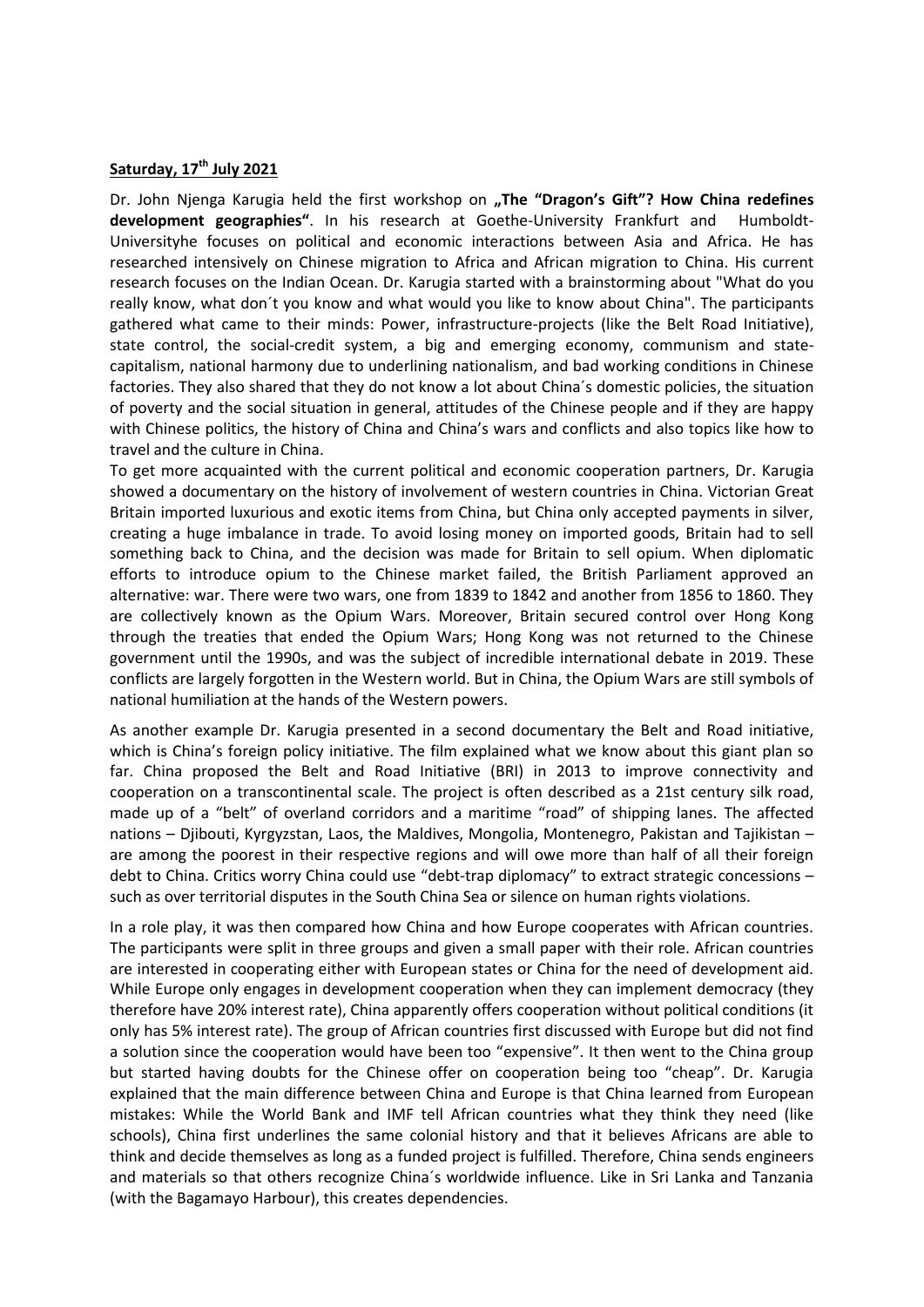The second workshop was facilitated by Komla Mawufemo Digoh, STUBE-Alumnus and Alumnus from Justus Liebig University Giessen from Togo. To introduce the participants to the topic **"Global Partnerships for Sustainable Development - A North-South Perspective"**, Mr. Digoh asked: What do you know about development cooperation? Which country (of the Global North) is the privileged partner of your country of origin? Which type of partnership do they have? Do you know some projects that resulted from this partnership?

A student described a project from GIZ in Ghana. The project is working with public and private partners and has cooperated with local partners to develop the Farmer Business School (FBS), a training programme to strengthen farmers' entrepreneurial skills. In FBS-training, farmers learn how they can improve their planning of cocoa and food production and increase yields and incomes by investing in improved cultivation techniques. Farmers also benefit from advice on good cultivation practice and digital media. Mr. Digoh gave an introduction to the term of development cooperation, a term which is used to express the idea that a partnership should exist between donor and recipient, rather than the traditional situation in which the relationship was dominated by the wealth and specialised knowledge of one side. Development cooperation has three major tasks: supporting and complementing efforts of developing countries to guarantee the provision of universal social basic standards to their citizens, as a means for people to exercise their basic human rights; promoting the convergence of the developing (and particularly the poorest) countries to higher levels of income and wellbeing, correcting extreme international inequalities; supporting efforts of developing countries to participate actively in the provision of international public goods.

Furthermore, the participants were split in three groups and gathered the differences between South-South Cooperation, North-South Cooperation and triangular cooperation and the Pros and Cons of each type. South-South Cooperation on the one hand describes the engagement between two (or more) countries of the Global South and has the advantage that countries can offer their experience due to dealing with similar problems themselves and already having learned lessons on them. Unfortunately, (financial and technical) means are often limited. North-South Cooperation on the other hand describes the cooperation between a country of the Global North and a country of the Global South. Regarding this type of cooperation, there are often more means available though there is a lack of shared experiences. Therefore, there is an increased importance of the third type of cooperation which is called "triangular": It consists of the engagement between the Global North as the pivotal partner with its Development Assistance Committee (DAC) (countries like US, EU, Japan); the development partner/emerging donor as the facilitating partner (countries like the BRICS-states); and the Global South as the beneficiary partner. This third type of cooperation connects the advantages of both types explained above.

#### **Sunday, 18th July 2021**

The third workshop was held by Dr. Alex Reichwein who is a Postdoctoral Researcher at the Department of Political Science at Justus-Liebig-University Giessen. He started his workshop **"Responsibility and Conflict: Saving our own people?"** by explaining his angle of approaching the topic, which is the one from a white European male who has never lived (for long) outside of Germany, he locates himself in the realist school of International Relations (IR) in political science. That is, realists believe everything to be about power politics. In the first part Dr. Reichwein gave a brief historical overview over the development of humanitarian interventions. He showed how motives are not always or completely of humanitarian nature but also have geopolitical, economical or ideological interests/motives. The participants examined humanitarian interventions and focused on nondemocratic European as well as non-Western authoritarian states, that took the opportunity to intervene in other states after ethnic and religious minorities were threatened by punishment, slavery, or war. The participants discussed the question: Who is allowed to intervene? Only those (Western actors) that secure human rights at home?

Dr. Reichwein illustrated that the only cases where the implementation of democracy by force worked were in Germany and Japan after the Second World War by the US. While the 1990s are